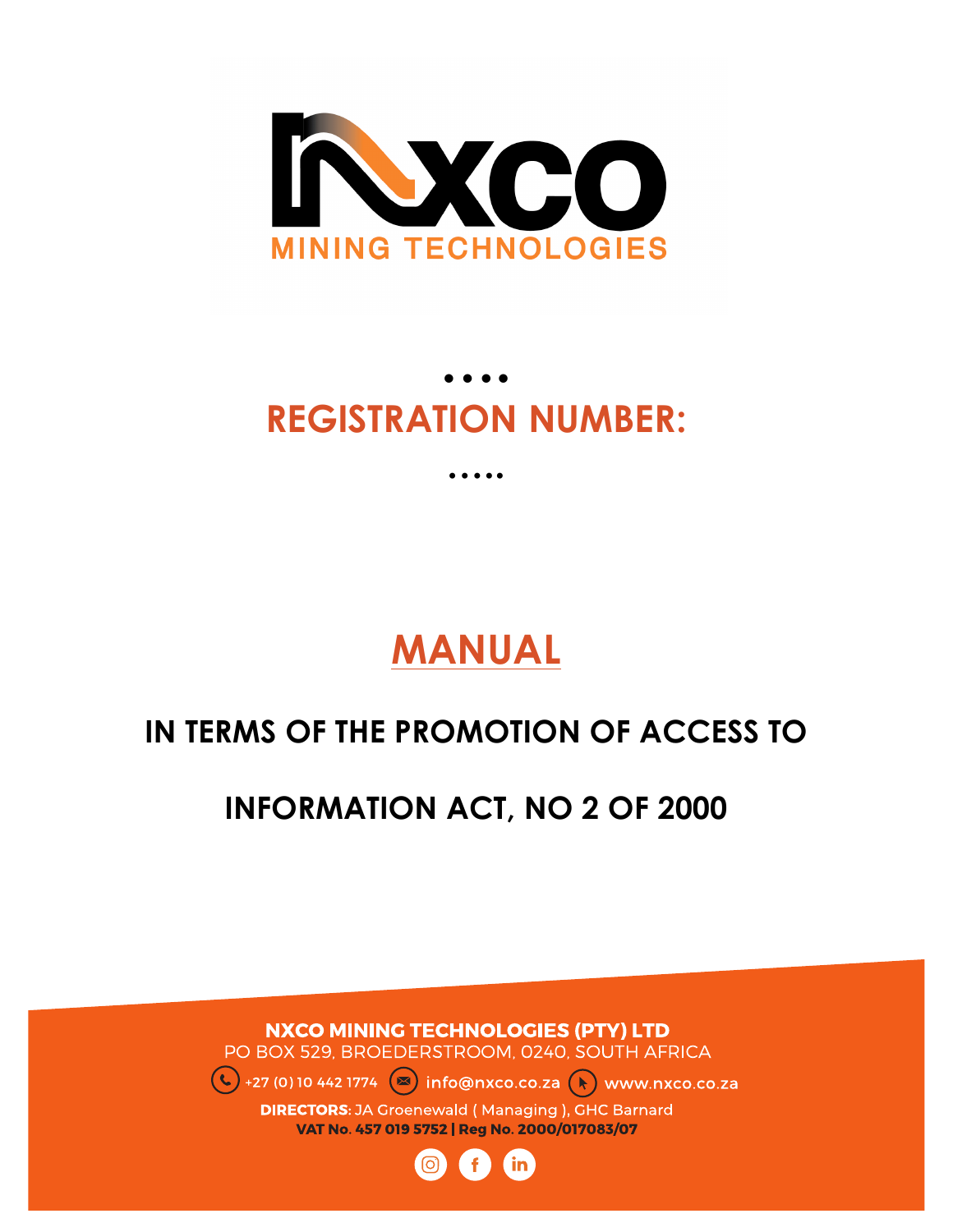(As required in terms of Section 51 of the Promotion of Access to Information Act, No 2 of 2000)

# **1. PARTICULARS OF COMPANY / CC / BUSINESS / BODY CORPORATE AND AUTHORISED OFFICER**

- 1.1 NXCO Mining Technologies (Pty)Ltd Registration number : 2000/017083/07 VAT number : 4570195752
- 1.2 Authorised officer : JA Groenewald
- 1.3 Head of organisation: GHC Barnard
- 1.4 Postal Address : P.O.Box 529 Broederstroom Northwest
- 1.5 Street Address : Building P5200, Gate1 Necsa Estate Broederstroom
- 1.6 E-mail Address : info@nxco.co.za
- 1.7 Website Address :
- 1.8 Telephone number: 010 442 1774 Fax number:n/a

**NXCO MINING TECHNOLOGIES (PTY) LTD** PO BOX 529, BROEDERSTROOM, 0240, SOUTH AFRICA +27 (0) 10 442 1774  $\bullet$  info@nxco.co.za  $\bullet$  www.nxco.co.za **DIRECTORS:** JA Groenewald (Managing), GHC Barnard VAT No. 457 019 5752 | Reg No. 2000/017083/07

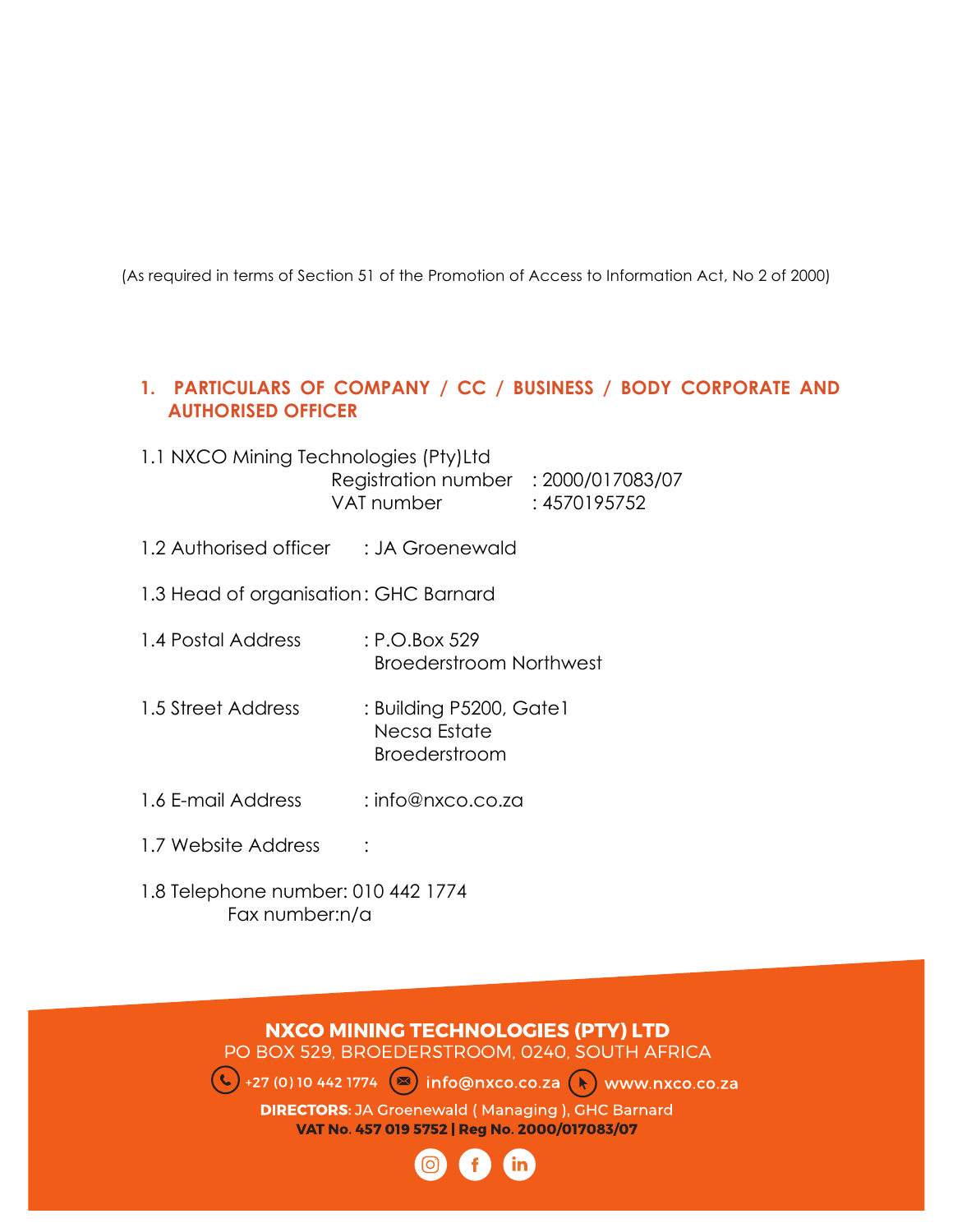#### **2. HUMAN RIGHTS COMMISSION GUIDE**

In terms of the Act, the Human Rights Commission will prepare a guide containing information required by a person wishing to exercise any right contemplated in the Act.

Any queries concerning the guide should be referred to the Human Rights Commission in Johannesburg.

#### **3. CATEGORIES OF RECORDS AVAILABLE WITHOUT A PERSON HAVING TO REQUEST ACCESS IN TERMS OF THE ACT**

There is currently no description of categories of records which are automatically available in terms of Section 52(2) of the Act.

#### **4. DESCRIPTION OF RECORDS AVAILABLE IN ACCORDANCE WITH THE FOLLOWING LEGISLATION**

All records that are legally required to be kept by the company in terms of any applicable legislation, including the following legislation, are available:

- 4.1 Companies Act and Close Corporations Act
- 4.2 Labour Relations Act
- 4.3 Occupational Health and Safety Act
- 4.4 Basic Conditions of Employment Act
- 4.5 Employment Equity Act
- 4.6 Compensation for Occupational Injuries and Diseases Act
- 4.7 Unemployment Insurance Act
- 4.8 National Health Act
- 4.9 Consumer Protection Act
- 4.10 South African Constitution
- 4.11 Any other legislation relevant to the business concerned

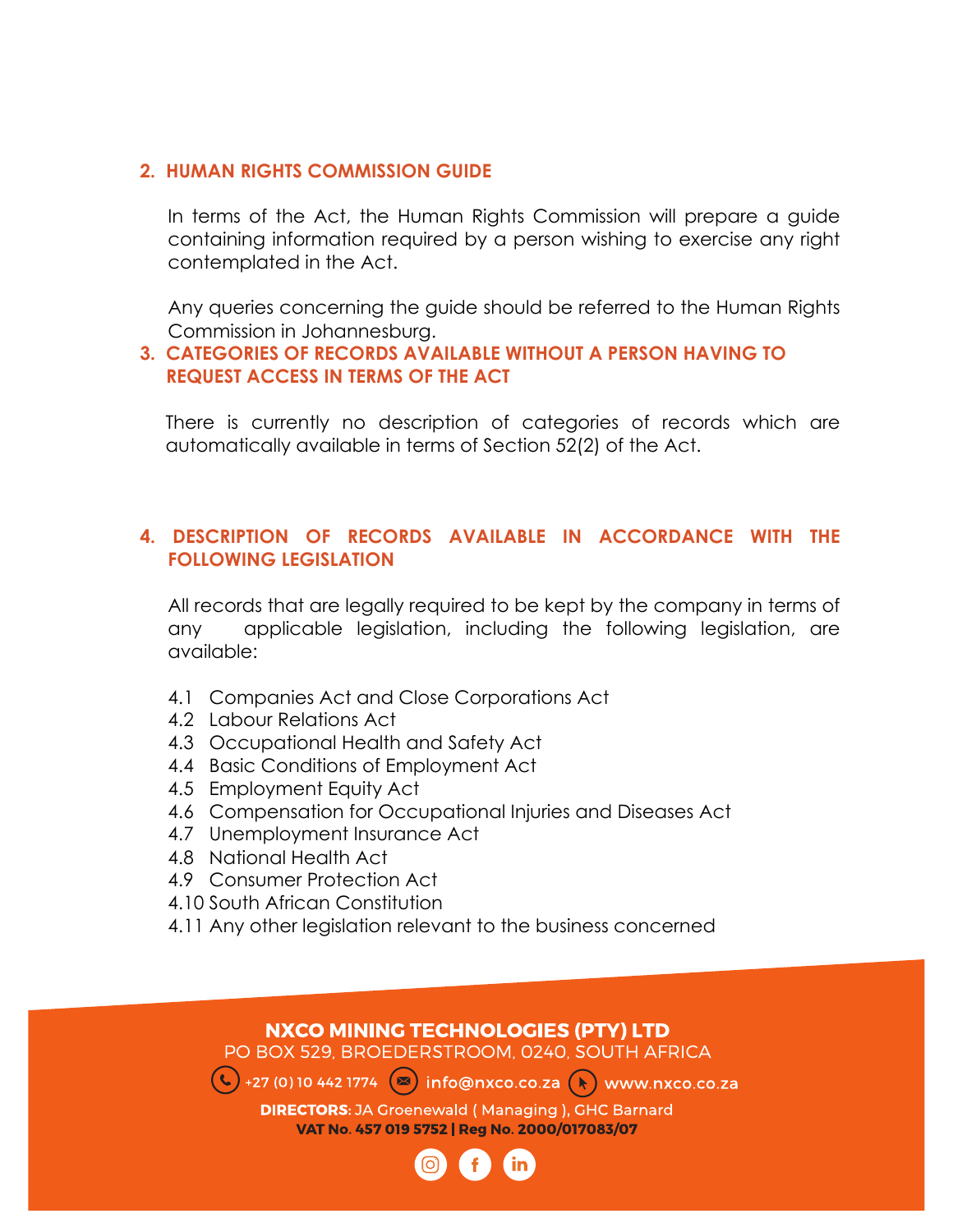#### **5. HOW TO GO ABOUT REQUESTING RECORDS**

Access to records may be requested by completing the prescribed form (attached hereto as Form C) and submitting it to the authorised officer as set out in paragraph 1above.

 Once a request is received; the authorised officer will contact the requester to advise him/her about the further management of the request.

#### **6. SUBJECTS AND CATEGORIES OF RECORDS HELD**

Records relating to the following subjects and categories are held by the company and may be requested:

- 6.1 Secretarial records
- 6.2 Relations and Contracting
- 6.3 Human Resources
- 6.4 Information Technology Services
- 6.6 Services and Products
- 6.7 Marketing
- 6.8 Property Services
- 6.9 Purchasing Services
- 6.10 Technical Services
- 6.11 Training and Development

# **FORM C**

#### **REQUEST FOR ACCESS TO RECORD OF PRIVATE BODY**



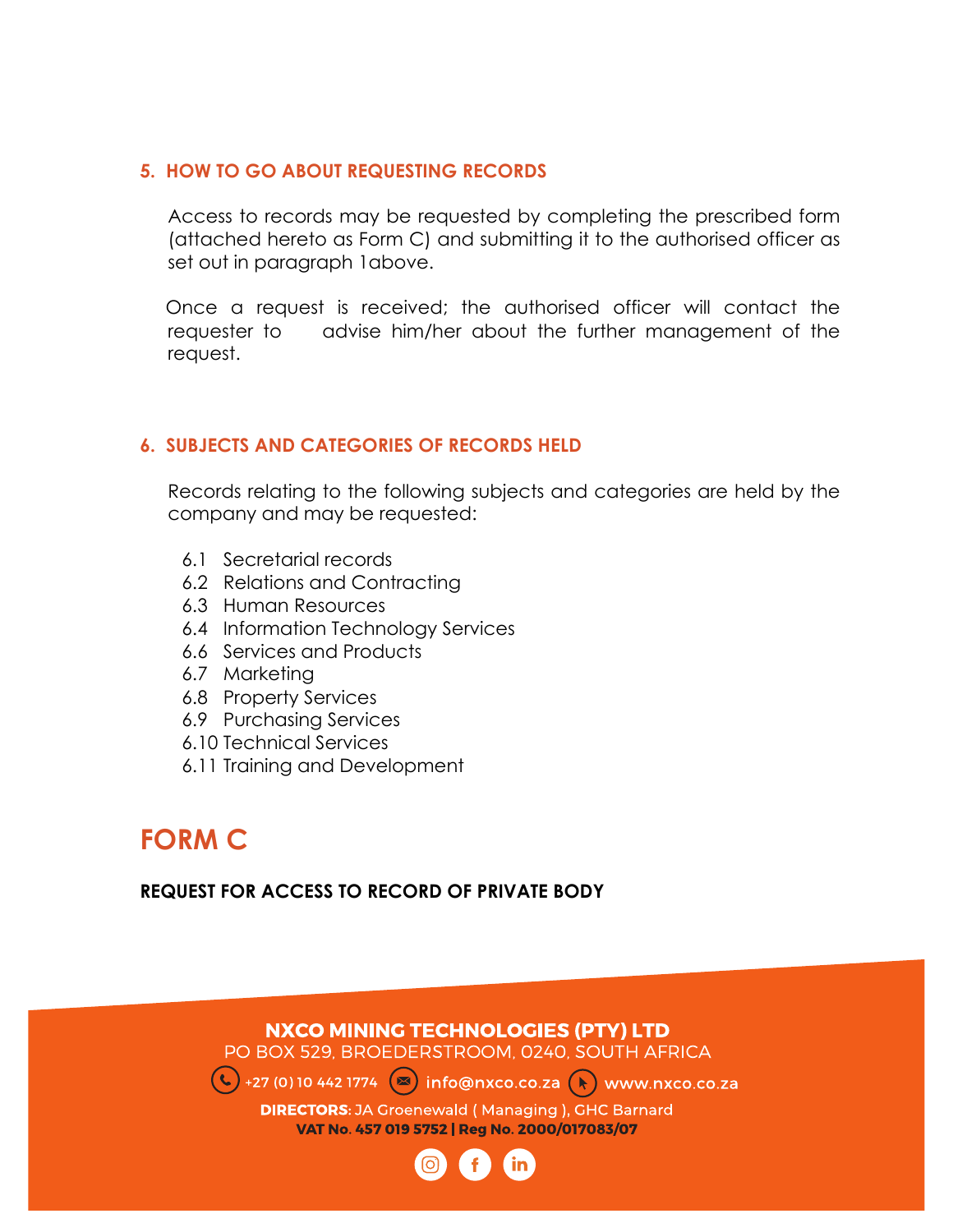(Section 53(1) of the Promotion of Access to Information Act, 2000 Act No 2 of 2000) **[Regulation 101]**

#### **A. PARTICULARS OF PRIVATE BODY**

The Authorised Officer (Designated Information Officer i.t.o. PoPIA): JA Groenewald Fax: n/a Email: johan.g@nxco.co.za

#### **B. PARTICULARS OF PERSON REQUESTING ACCESS TO THE RECORD**

- (a) The particulars of the person who requests access to the record must be given below.
- (b) The address and/or fax number in the Republic to which the information is to be sent must be given.
- (c) Proof of the capacity in which the request is made, if applicable, must be attached.

Full names and surname: \_\_\_\_\_\_\_\_\_\_\_\_\_\_\_\_\_\_\_\_\_\_\_\_\_\_\_\_\_\_\_\_\_\_\_\_\_\_\_\_\_\_\_\_\_\_

\_\_\_\_\_\_\_\_\_\_\_\_\_\_\_\_\_\_\_\_\_\_\_\_\_\_\_\_\_\_\_\_\_\_\_\_\_\_\_\_\_\_\_\_\_\_\_\_\_\_\_\_\_\_\_\_\_\_\_\_\_\_\_\_\_\_\_

\_\_\_\_\_\_\_\_\_\_\_\_\_\_\_\_\_\_\_\_\_\_\_\_\_\_\_\_\_\_\_\_\_\_\_\_\_\_\_\_\_\_\_\_\_\_\_\_\_\_\_\_\_\_\_\_\_\_\_\_\_\_\_\_\_\_\_

\_\_\_\_\_\_\_\_\_\_\_\_\_\_\_\_\_\_\_\_\_\_\_\_\_\_\_\_\_\_\_\_\_\_\_\_\_\_\_\_\_\_\_\_\_\_\_\_\_\_\_\_\_\_\_\_\_\_\_\_\_\_\_\_\_\_\_

Identity number:  $\blacksquare$ 

Postal address:

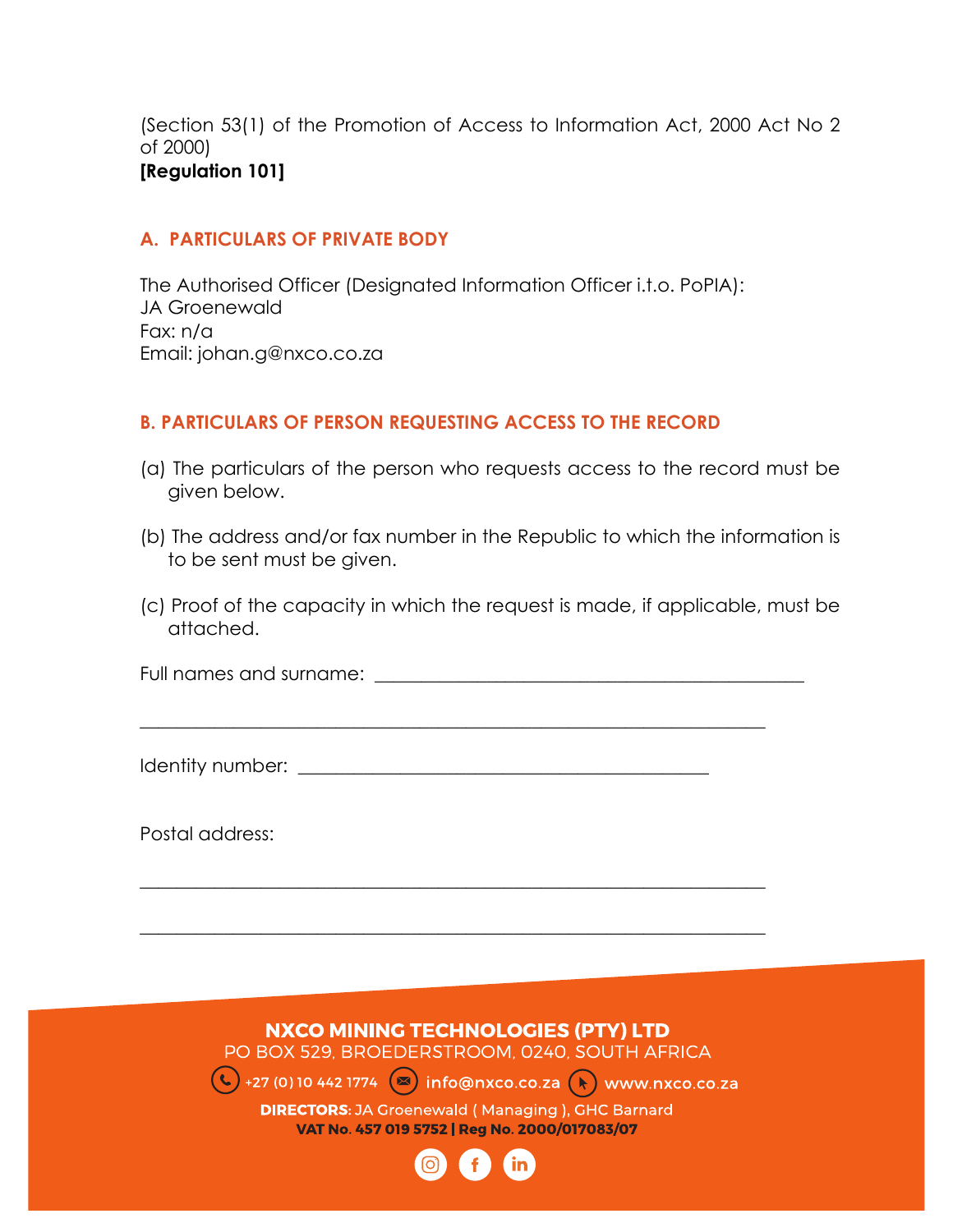Fax number:  $\overline{a}$ 

E-mail address:\_\_\_\_\_\_\_\_\_\_\_\_\_\_\_\_\_\_\_\_\_\_\_\_\_\_\_\_\_

Telephone number\_\_\_\_\_\_\_\_\_\_\_\_\_\_\_\_\_\_\_\_\_\_\_\_\_\_ Capacity in which request is made, when made on behalf of another person:

#### **C. PARTICULARS OF PERSON ON WHOSE BEHALF REQUEST IS MADE**

\_\_\_\_\_\_\_\_\_\_\_\_\_\_\_\_\_\_\_\_\_\_\_\_\_\_\_\_\_\_\_\_\_\_\_\_\_\_\_\_\_\_\_\_\_\_\_\_\_\_\_\_\_\_\_\_\_\_\_\_\_\_\_\_\_\_\_

\_\_\_\_\_\_\_\_\_\_\_\_\_\_\_\_\_\_\_\_\_\_\_\_\_\_\_\_\_\_\_\_\_\_\_\_\_\_\_\_\_\_\_\_\_\_\_\_\_\_\_\_\_\_\_\_\_\_\_\_\_\_\_\_\_\_\_

This section must be completed ONLY if a request for information is made on behalf of another person.

Full names and surname: \_\_\_\_\_\_\_\_\_\_\_\_\_\_\_\_\_\_\_\_\_\_\_\_\_\_\_\_\_\_\_\_\_\_\_\_\_\_\_\_\_\_\_\_\_

| Identity number: |
|------------------|
|------------------|

#### **D. PARTICULARS OF RECORD**

- (a) Provide full particulars of the record to which access is requested, including the reference number if that is known to you, to enable the record to be located.
- (b) If the provided space is inadequate, please continue on a separate folio and attach it to this form. The requester must sign all the additional folios.

\_\_\_\_\_\_\_\_\_\_\_\_\_\_\_\_\_\_\_\_\_\_\_\_\_\_\_\_\_\_\_\_\_\_\_\_\_\_\_\_\_\_\_\_\_\_\_\_\_\_\_\_\_\_\_\_\_\_\_\_\_\_\_\_\_\_\_

1. Description of record or relevant part of the record:

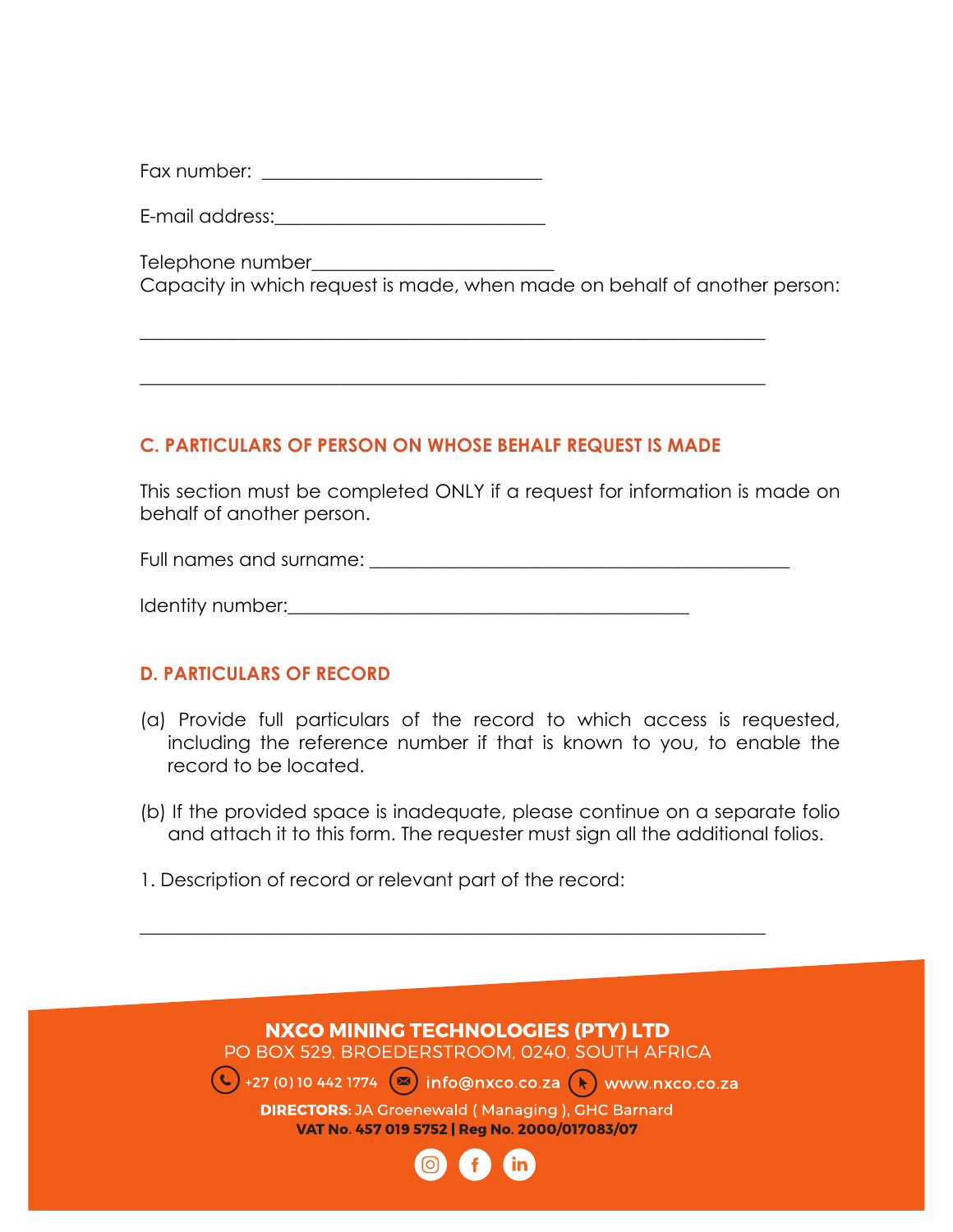2. Reference number, if available:

3. Any further particulars of record:

# **E. FEES**

(a) A request for access to a record, other than a record containing personal information about yourself, will be processed only after a request fee has been paid.

\_\_\_\_\_\_\_\_\_\_\_\_\_\_\_\_\_\_\_\_\_\_\_\_\_\_\_\_\_\_\_\_\_\_\_\_\_\_\_\_\_\_\_\_\_\_\_\_\_\_\_\_\_\_\_\_\_\_\_\_\_\_\_\_\_\_\_

\_\_\_\_\_\_\_\_\_\_\_\_\_\_\_\_\_\_\_\_\_\_\_\_\_\_\_\_\_\_\_\_\_\_\_\_\_\_\_\_\_\_\_\_\_\_\_\_\_\_\_\_\_\_\_\_\_\_\_\_\_\_\_\_\_\_\_

\_\_\_\_\_\_\_\_\_\_\_\_\_\_\_\_\_\_\_\_\_\_\_\_\_\_\_\_\_\_\_\_\_\_\_\_\_\_\_\_\_\_\_\_\_\_\_\_\_\_\_\_\_\_\_\_\_\_\_\_\_\_\_\_\_\_\_

\_\_\_\_\_\_\_\_\_\_\_\_\_\_\_\_\_\_\_\_\_\_\_\_\_\_\_\_\_\_\_\_\_\_\_\_\_\_\_\_\_\_\_\_\_\_\_\_\_\_\_\_\_\_\_\_\_\_\_\_\_\_\_\_\_\_\_

 $\mathcal{L}_\mathcal{L} = \mathcal{L}_\mathcal{L} = \mathcal{L}_\mathcal{L} = \mathcal{L}_\mathcal{L} = \mathcal{L}_\mathcal{L} = \mathcal{L}_\mathcal{L} = \mathcal{L}_\mathcal{L} = \mathcal{L}_\mathcal{L} = \mathcal{L}_\mathcal{L} = \mathcal{L}_\mathcal{L} = \mathcal{L}_\mathcal{L} = \mathcal{L}_\mathcal{L} = \mathcal{L}_\mathcal{L} = \mathcal{L}_\mathcal{L} = \mathcal{L}_\mathcal{L} = \mathcal{L}_\mathcal{L} = \mathcal{L}_\mathcal{L}$ 

- (b) You will be notified of the amount required to be paid as the request fee.
- (c) The fee payable for access to a record depends on the form in which access is required and the reasonable time required to search for and prepare a record.

(d) If you qualify for exemption of the payment of any fee, please state the reason for

exemption.

Reason for exemption from payment of fees:



\_\_\_\_\_\_\_\_\_\_\_\_\_\_\_\_\_\_\_\_\_\_\_\_\_\_\_\_\_\_\_\_\_\_\_\_\_\_\_\_\_\_\_\_\_\_\_\_\_\_\_\_\_\_\_\_\_\_\_\_\_\_\_\_\_\_\_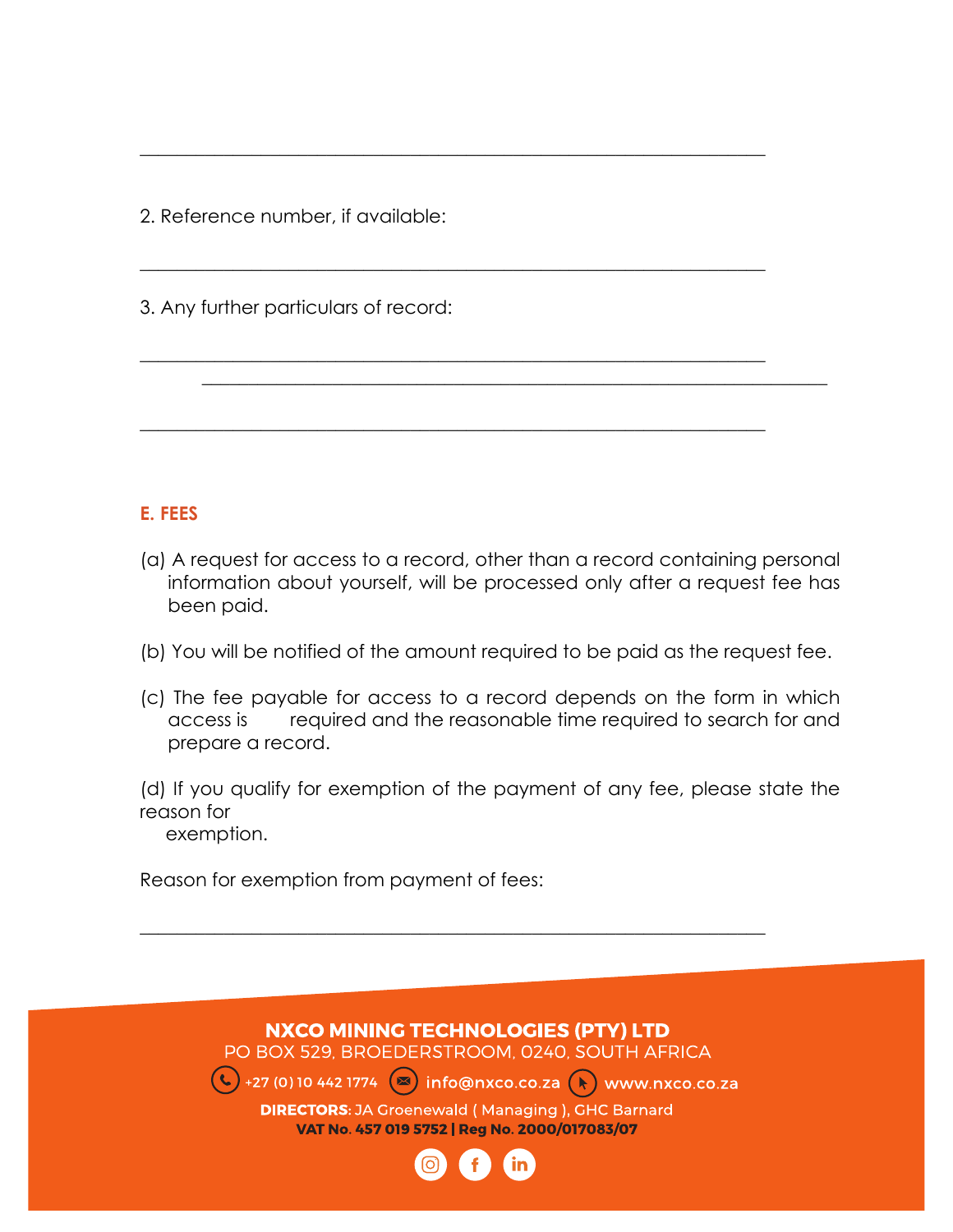# **F. FORM OF ACCESS TO RECORD**

If you are prevented by a disability to read, view or listen to the record in the form of access provided for in 1 to 4 hereunder, state your disability and indicate in which form the record is required.

| Disability: | Form in which record is required: |
|-------------|-----------------------------------|
|             |                                   |
|             |                                   |

\_\_\_\_\_\_\_\_\_\_\_\_\_\_\_\_\_\_\_\_\_\_\_\_\_\_\_\_\_\_\_\_\_\_\_\_\_\_\_\_\_\_\_\_\_\_\_\_\_\_\_\_\_\_\_\_\_\_\_\_\_\_\_\_\_\_\_

\_\_\_\_\_\_\_\_\_\_\_\_\_\_\_\_\_\_\_\_\_\_\_\_\_\_\_\_\_\_\_\_\_\_\_\_\_\_\_\_\_\_\_\_\_\_\_\_\_\_\_\_\_\_\_\_\_\_\_\_\_\_\_\_\_\_\_

\_\_\_\_\_\_\_\_\_\_\_\_\_\_\_\_\_\_\_\_\_\_\_\_\_\_\_\_\_\_\_\_\_\_\_\_\_\_\_\_\_\_\_\_\_\_\_\_\_\_\_\_\_\_\_\_\_\_\_\_\_\_\_\_\_\_\_

#### **NOTES:**

- (a)Compliance with your request in the specified form may depend on the form in which the record is available.
- (b)Access in the form requested may be refused in certain circumstances. In such a case you will be informed if access will be granted in another form.
- (c) The fee payable for access to the record, if any, will be determined partly by the form in which access is requested.

#### **1. IF THE RECORD IS IN WRITTEN OR PRINTED FORM**:

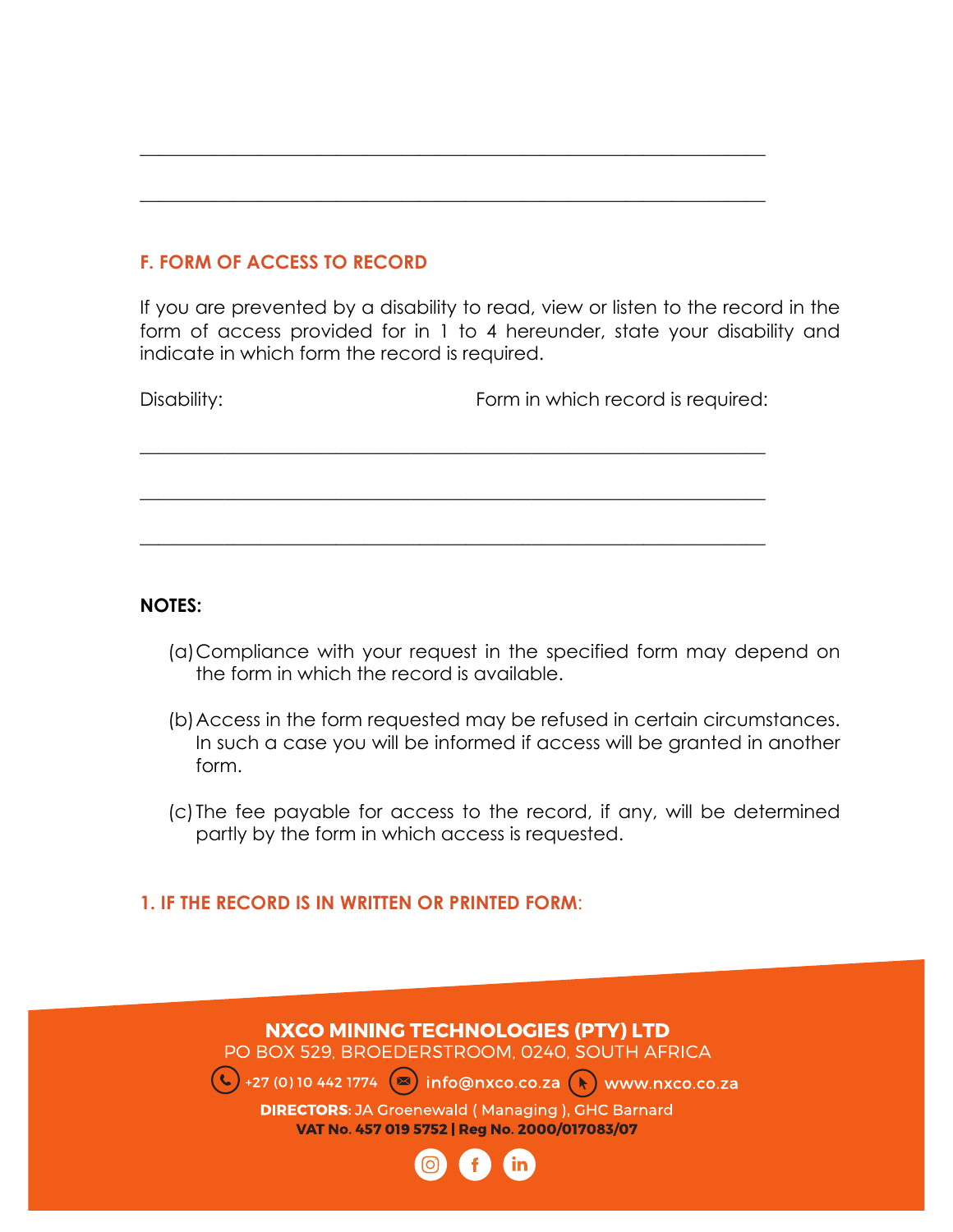Copy of record\* This record inspection of record  $*$ 

*\* [mark the appropriate space with an X]*

# **2. IF RECORD CONSISTS OF VISUAL IMAGES**

(this includes photographs, slides, video recordings, computer-generated images, sketches, etc.):

view the copy of the images\*  $\frac{1}{\sqrt{1-\frac{1}{c^2}}}$ transcription of the images\* \_\_\_\_\_

*\* [mark the appropriate space with an X]*

### **3. IF RECORD CONSISTS OF RECORDED WORDS OR INFORMATION WHICH CAN BE REPRODUCED IN SOUND**:

Listen to the soundtrack\* (audio cassette) \_\_\_\_\_ Transcription of soundtrack\* (written or printed document) \_\_\_\_\_

*\* [mark the appropriate space with an X]*

#### **4. IF RECORD IS HELD ON COMPUTER OR IN AN ELECTRONIC OR MACHINE- READABLE FORM:**

Printed copy of record\* \_\_\_\_ Information derived from the record\* \_\_\_\_ Copy in computer readable form (compact disc)\* \_\_\_\_ If you requested a copy or transcription of a record (above), do you wish the copy or transcription to be posted to you? \*\* Yes / No Postage is payable.

*\* [mark the appropriate space with an X]*

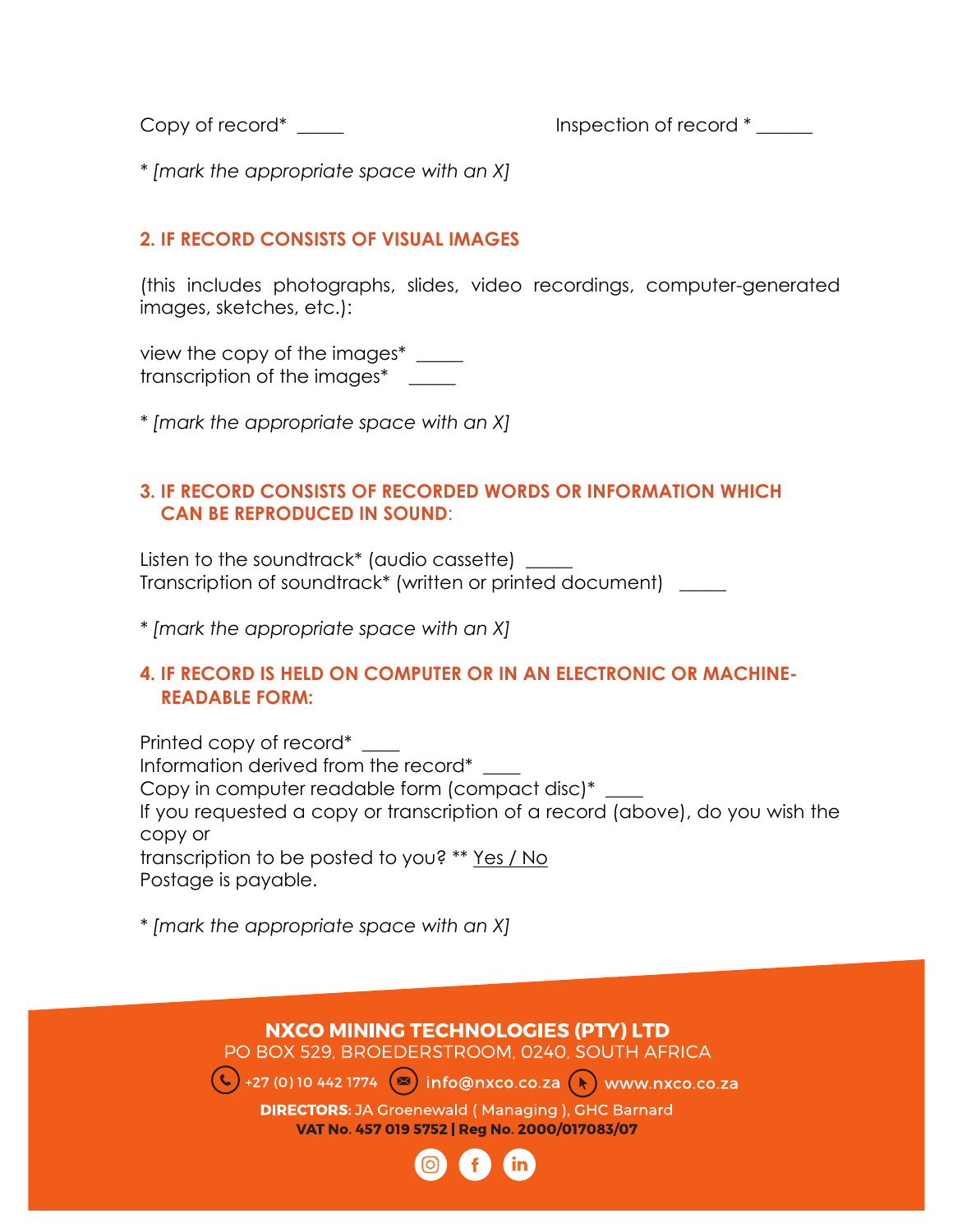# **G. PARTICULARS OF RIGHT TO BE EXERCISED OR PROTECTED**

If the provided space is inadequate, please continue on a separate folio and attach it to this form. The requester must sign all the additional folios.

\_\_\_\_\_\_\_\_\_\_\_\_\_\_\_\_\_\_\_\_\_\_\_\_\_\_\_\_\_\_\_\_\_\_\_\_\_\_\_\_\_\_\_\_\_\_\_\_\_\_\_\_\_\_\_\_\_\_\_\_\_\_\_\_\_\_\_

\_\_\_\_\_\_\_\_\_\_\_\_\_\_\_\_\_\_\_\_\_\_\_\_\_\_\_\_\_\_\_\_\_\_\_\_\_\_\_\_\_\_\_\_\_\_\_\_\_\_\_\_\_\_\_\_\_\_\_\_\_\_\_\_\_\_\_

\_\_\_\_\_\_\_\_\_\_\_\_\_\_\_\_\_\_\_\_\_\_\_\_\_\_\_\_\_\_\_\_\_\_\_\_\_\_\_\_\_\_\_\_\_\_\_\_\_\_\_\_\_\_\_\_\_\_\_\_\_\_\_\_\_\_\_

\_\_\_\_\_\_\_\_\_\_\_\_\_\_\_\_\_\_\_\_\_\_\_\_\_\_\_\_\_\_\_\_\_\_\_\_\_\_\_\_\_\_\_\_\_\_\_\_\_\_\_\_\_\_\_\_\_\_\_\_\_\_\_\_\_\_\_

\_\_\_\_\_\_\_\_\_\_\_\_\_\_\_\_\_\_\_\_\_\_\_\_\_\_\_\_\_\_\_\_\_\_\_\_\_\_\_\_\_\_\_\_\_\_\_\_\_\_\_\_\_\_\_\_\_\_\_\_\_\_\_\_\_\_\_

\_\_\_\_\_\_\_\_\_\_\_\_\_\_\_\_\_\_\_\_\_\_\_\_\_\_\_\_\_\_\_\_\_\_\_\_\_\_\_\_\_\_\_\_\_\_\_\_\_\_\_\_\_\_\_\_\_\_\_\_\_\_\_\_\_\_\_

1. Indicate which right is to be exercised or protected:

2. Explain why the record requested is required for the exercise or protection of the aforementioned right:

# **H. NOTICE OF DECISION REGARDING REQUEST FOR ACCESS**

You will be notified in writing whether your request has been approved / denied. If you wish to be informed in another manner, please specify the manner and provide the necessary particulars to enable compliance with your request.

How would you prefer to be informed of the decision regarding your request